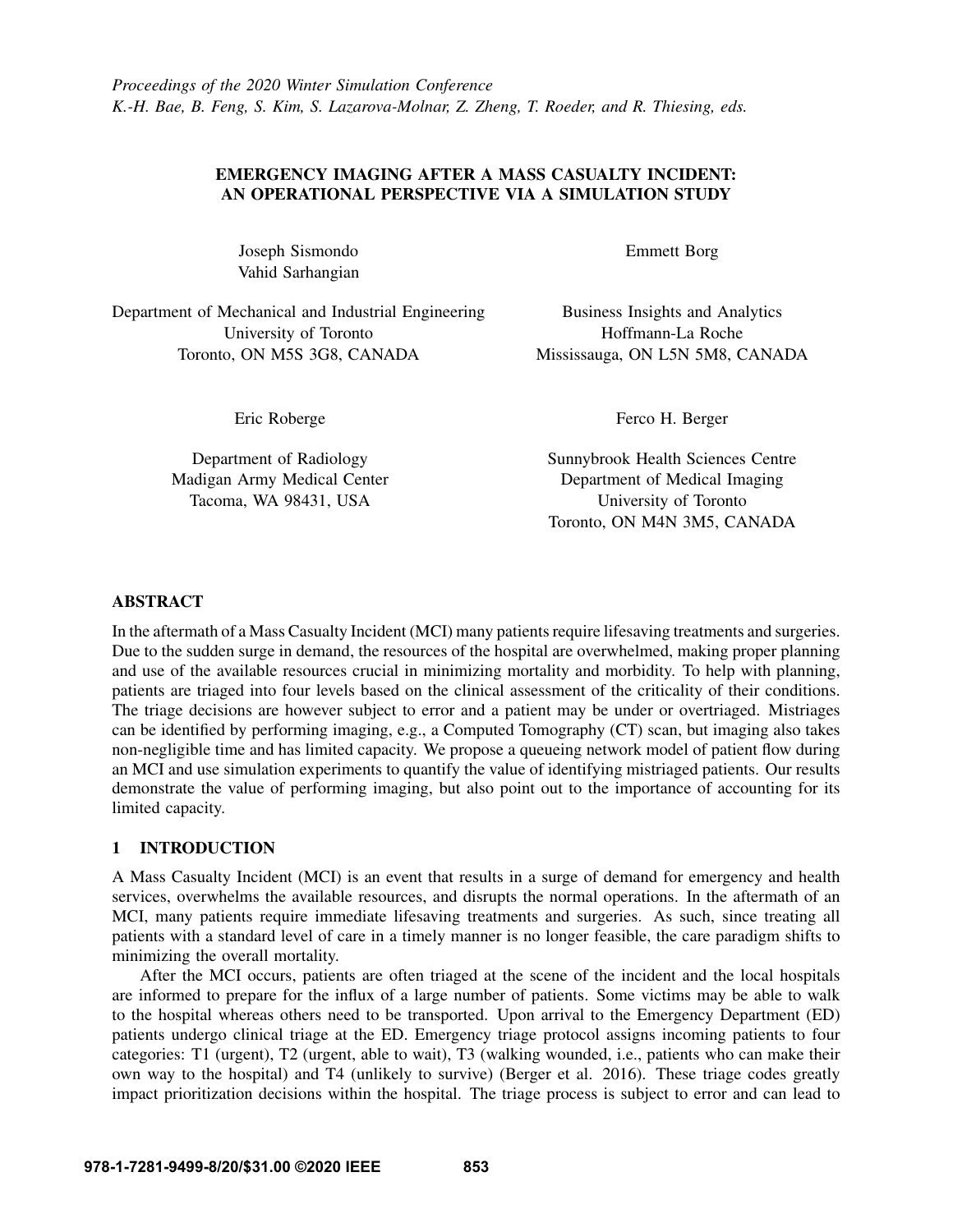undertriage (falsely assigning a patient to a lower-acuity level) or overtriage (falsely assigning a patient to a higher-acuity level).

Medical imaging tools such as Computerized Tomography (CT) scans and ultrasound scans can provide crucial information and identify mistriaged patients. As indicated in [Berger et al. \(2016\),](#page-9-0) the role of imaging can be summarized as increasing the accuracy of triage and thereby allowing for better allocation of resources and reducing mortality. Identifying overtriaged patients can free up resources for more critical patients, and identifying undertriaged patients would allow the medical team to provide the appropriate level of care, and hence increase their probability of survival. Despite these benefits, the imaging department resources (equipment, technologists, and radiologists) can also be overwhelmed during an MCI and hence the limited capacity needs to be carefully managed and allocated so as to minimize the mortality.

This work was initiated as part of a collaboration with the American Society of Emergency Radiology (ASER). In the 2018 annual meeting of the society, we organized a simulation workshop to introduce practicing radiologists to simulation modeling and illustrate how it can be used in planning for an MCI by examining various scenarios related to staffing and scheduling decisions, in particular those pertinent to the role of the imaging department. One set of experiments that particularly led to stimulating discussion, was quantifying the benefits of imaging (in terms of reduction in mortality) under various policies indicating how the available capacity should be used. In this paper, we examine this question more closely.

To quantify and study the value of imaging, we propose a stylized queueing network model of the patient flow in part of the ED during a MCI. In particular, we focus on the congestion of the surgery rooms which provide life-saving operations for patients in need. Upon arrival, patients are triaged into one of the 3 possible categories, but the triage decisions are subject to miss-specification errors. (Note that we exclude T4 (expectant) patients from our model.) The triage level is used to determine whether patients need surgery and if so what is their priority level. Patients who are triaged as T2 can be sent to imaging to conduct a CT scan prior to surgery. Upon performing a CT scan the true triage level of patients is identified which can in turn be used to either adjust the priority level of the patient for receiving surgery, or deem surgery unnecessary altogether. Similar to the surgery rooms, the capacity of imaging is however limited. In addition to the regular time required to perform and interpret a CT scan, patients may also need to wait before imaging can be performed. Our queueing model captures this *information-delay* trade-off faced by the clinical decision makers in deciding whether to utilize imaging or not. Indeed, identifying the true triage level is beneficial in reducing mortality, but it can result in an increased length-of-stay for patients who may die without receiving surgery in time.

We calibrate our model using data from the medical literature and in consultation with radiologists. Using simulation experiments, we investigate the following questions: (1) What is the value of information gained through imaging? We quantify the reduction in expected mortality by identifying the mistriaged patients as a function of over and undertriage probabilities and show that it could be significant in parameter regimes relevant to real MCIs. (2) How should the congestion and available capacity of the system be taken into account, when deciding whether a patient should be sent to imaging? We show that in cases where imaging capacity is scarce, one should be cautious with respect to when patients are sent to imaging in order to avoid creating idleness at the surgery rooms. We propose a simple threshold policy - that only uses information on the current number of patients in surgery - which determines whether a patient should be routed to imaging or not. We show that even when capacity of the imaging is scarce, by carefully allocating the available capacity one can still achieve a considerable reduction in the expected mortality compared to the case of performing no imaging.

## 2 RELATED LITERATURE

Queueing and simulation models have been previously proposed and studied in the Operations Research/Management literature to provide insights into various decision making problems related to MCIs. Here we discuss a few of the most relevant papers to our work.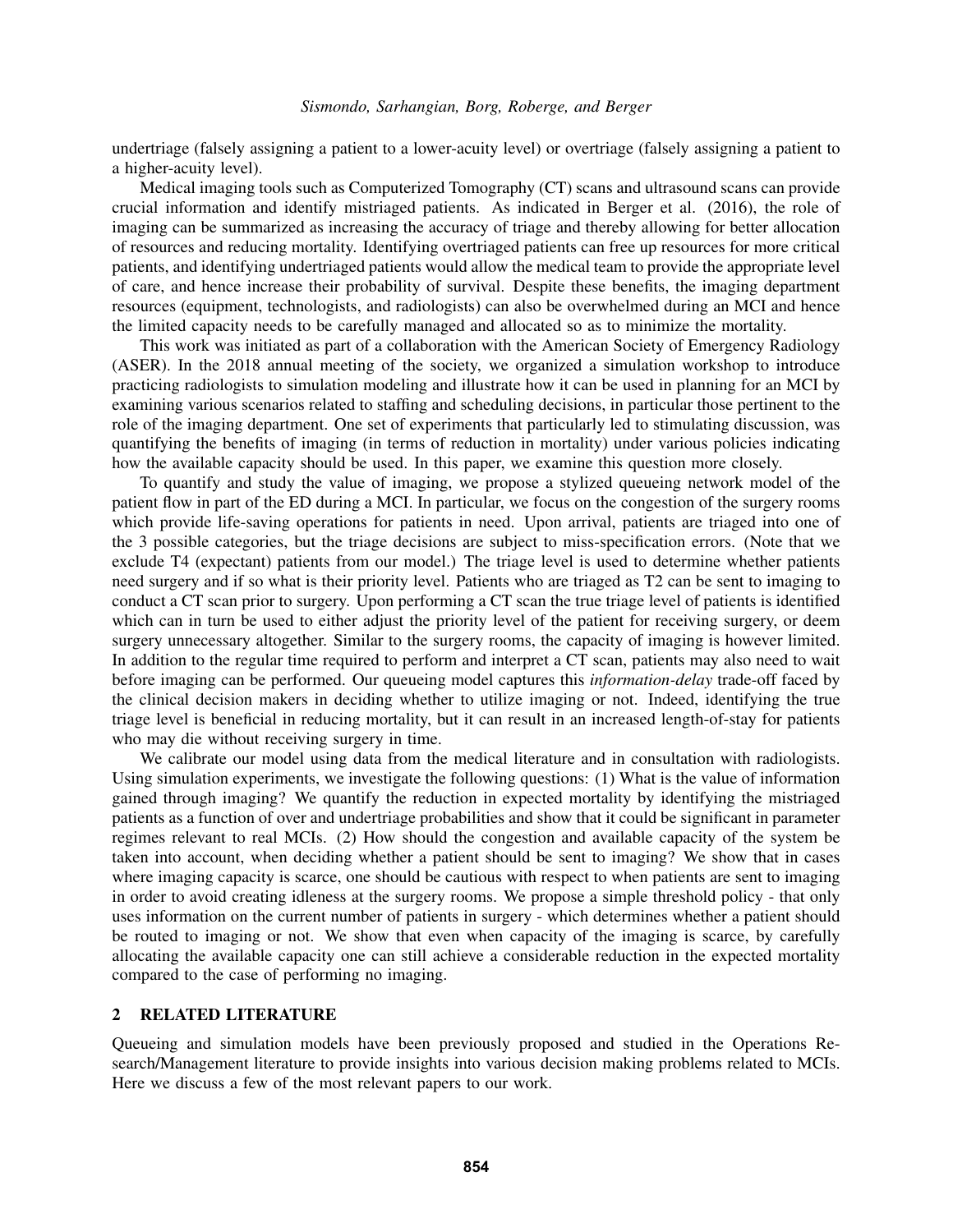[Cohen et al. \(2014\)](#page-9-1) propose a queueing network model to study the dynamic allocation of surgeons to surgery and shock rooms during an MCI. They use a fluid approximation of the system to obtain insights and approximately optimal policies. Fluid models are useful as they capture the transient dynamics of the system well. For our problem derivation of fluid approximations is more complicated due to the existence of mistriaged patients (see also the discussion in Section [5\)](#page-8-0). [Yom-Tov and Mandelbaum \(2014\)](#page-9-2) study a queueing network with returns and illustrate its applications to various healthcare staffing problems including planning for an MCI. Motivated by the problem of prioritizing patients during an MCI, [Argon](#page-9-3) [et al. \(2008\)](#page-9-3) studies how jobs with different waiting costs and random remaining lifetimes should be scheduled in a clearing queueing system (i.e., starting with a positive number in queue but receiving no future arrivals). In a related study, [Sun et al. \(2018\)](#page-9-4) study patient triage and prioritization during a MCI in battlefields. They study a single-server queueing model where the customer types are unknown but can be identified through triage and at the expense of additional delay. They show, in a simplified setting assuming infinite lifetimes, that the server should start performing triage when there are sufficiently many patients and stop when there are few patients. Our queueing model is different in that we assume that all patients are triaged but the triage decisions may be inaccurate. Similar to [Sun et al. \(2018\),](#page-9-4) we assume that obtaining the additional information (i.e., identifying mistriages) requires additional time. In addition, we consider a finite dedicated capacity for identifying the mistriages. Inaccuracy or uncertainty in patient types has also been considered in [Argon and Ziya \(2009\)](#page-9-5) who investigate prioritization of patients with imperfect information on their priority levels. For a more detailed discussion of the related literature in this area see [Sun et al. \(2018\).](#page-9-4)

[Hupert et al. \(2007\)](#page-9-6) uses simulation to study the relationship between overtriage and mortality. They find that the relationship is not necessarily monotone increasing and depends on other system characteristics such the the relative number of critical patients to available capacity. In contrast, in this work we examine the value of identifying overtriaged patients (in terms of relative reduction in mortality) as the overtriage probability increases.

Finally, we note that other papers in the literature have studied related tradeoffs to the information-delay tradeoff considered in this paper, although in different settings; see for example [Levi et al. \(2019\)](#page-9-7) and [Alizamir et al. \(2013\).](#page-9-8)

## 3 MODEL DESCRIPTION

#### <span id="page-2-0"></span>3.1 The Model

We consider a queueing network with two server pools, one corresponding to the operating rooms and the other to imaging. Patients arrive to the system according to a non-stationary Poisson process with rate  $\{\lambda(t); t \geq 0\}$  where we assume that there exists a  $t_0$  such that  $\lambda(t) = 0$  for  $t \geq t_0$  and define,

$$
\Lambda = \frac{1}{t_0} \int_0^{t_0} \lambda(s) ds,
$$

to be the average arrival rate during [0, $t_0$ ]. Upon arrival, patients are triaged and assigned to class  $i \in \{1,2,3\}$ (representing triage level T*i*) with probability  $p_i$ . Patients may be over- or under-triaged. Denote by  $\bar{q}_i$  and  $q_i$  the over- and under-triage probability for class *i* patients, respectively, that is,

$$
\bar{q}_i = \mathbb{P}[\text{Triaged as class } i] \text{ class } (i+1)], \quad i \in \{1, 2\},
$$
  

$$
\underline{q}_i = \mathbb{P}[\text{Triaged as class } i] \text{ class } (i-1)], \quad i \in \{2, 3\}.
$$

Class 1 and 2 patients have a random remaining lifetime following a continuous distribution with cdf denoted by  $G_i(\cdot)$  and mean  $1/\gamma_i$  for class  $i \in 1,2$  patients. Class 3 patients have an infinite remaining lifetime. Patients who are triaged as class 3 do not enter the system as they do not require emergency surgery. Patients who are triaged as class 1 directly proceed to surgery upon arrival, whereas patients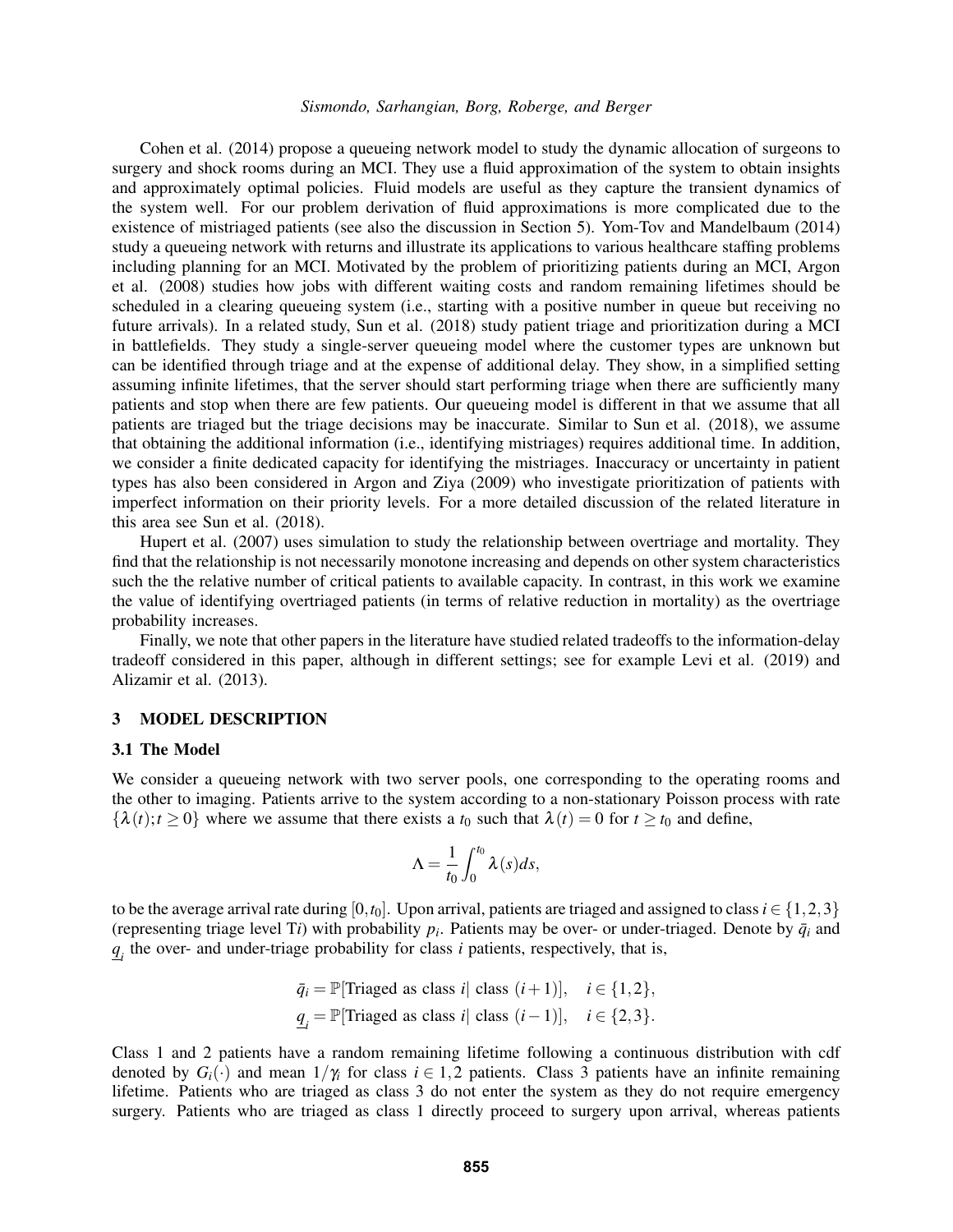triaged as class 2 *can* be sent to imaging node of the networks before the surgery. Imaging fully recovers the true triage class of patients. If a patient is found to be overtriaged he/she exits the system, whereas a patient found to be undertriaged proceeds to the surgery with the true triage type known. Class 1 patients are prioritized for surgery according to a non-preemptive priority policy. Among patients of each class, the queueing discipline is assumed to be First-Come, First-Served (with respect to the arrival time to the surgery node). A schematic representation of the proposed queueing network under the assumption that all class 2 patients are routed to imaging is presented in Figure 1.

There are  $n<sub>S</sub>$  servers (surgery rooms) at the surgery node and  $n<sub>I</sub>$  servers in the imaging node of the network. Processing times are assumed to be identically distributed for all patients and follow a continuous distribution with cdf  $F_S(\cdot)$  in the operating room and  $F_I(\cdot)$  in imaging. The average surgery times and scan times are  $1/\mu_s$  and  $1/\mu_l$ , respectively.



Figure 1: A schematic representation of the proposed queueing network under the assumption that all patients triaged as class 2 (T2) are routed to imaging prior to surgery.

For  $i \in \{1,2,3\}$  denote by  $\{X_i(t); t \geq 0\}$  and  $\{Y_i(t); t \geq 0\}$  stochastic processes that keep track of the number of (actual) class *i* patients in the surgery node and imaging node, respectively. Note that class 3 patients may enter the system, only if mistriaged as class 2. Denote by  $\{\tilde{X}_i(t); t \ge 0\}$  and  $\{\tilde{Y}_i(t); t \ge 0\}$  the processes that keep track of the number of patients triaged as class  $i \in \{1,2\}$  in the surgery and imaging nodes, respectively. (Patients triaged as T3 do not enter the system.) Note that  $\tilde{X}_i$  and  $\tilde{Y}_i$  are observable for all *i*. Denote by  $\{D_i(t); t \ge 0\}$  for  $i \in \{1,2\}$  the number of class *i* deaths occurred by time *t*. Our main performance measure of interest is the expected mortality in the system during the interval [0,  $\tau$ ], that is,

$$
\mathbb{E}\left[D_1(\tau)+D_2(\tau)\right],
$$

where  $\tau = \inf\{t \ge t_0; \sum_{i=1}^3 (X_i(t) + Y_i(t)) = 0\}$  is the time at which the system is empty after the arrivals stop. In all experiments, we assume that the system starts empty.

## <span id="page-3-0"></span>3.2 The Information-Delay Tradeoff and the Proposed Control Policy

Routing a class 2 patient to imaging identifies the true triage level of the patient and possibly uncovers one of the two possible mistriages: if a patient is overtriaged (i.e., is truly a class 3 patient) he/she no longer requires surgery. Hence, uncovering overtriaged patients reduces the demand for surgery, which in turn decreases the mortality for other patients by reducing the congestion. If on the other hand an undertriaged patient is identified (i.e., the patient is truly a class 1) the patient is prioritized for surgery, improving his/her chance of survival.

Despite these benefits, performing imaging requires time and resources. Since the imaging capacity is also limited, congestion can also occur at the imaging node of the network. If too many patients are routed to imaging, this might lead to idleness at the surgery rooms, and further delay patients who are correctly triaged and require surgery, possibly increasing mortality.

To better manage the utilization of the imaging and avoid idleness at the surgery rooms, here we propose a simple and intuitive control policy. According to this threshold-based policy, a class 2 patient is only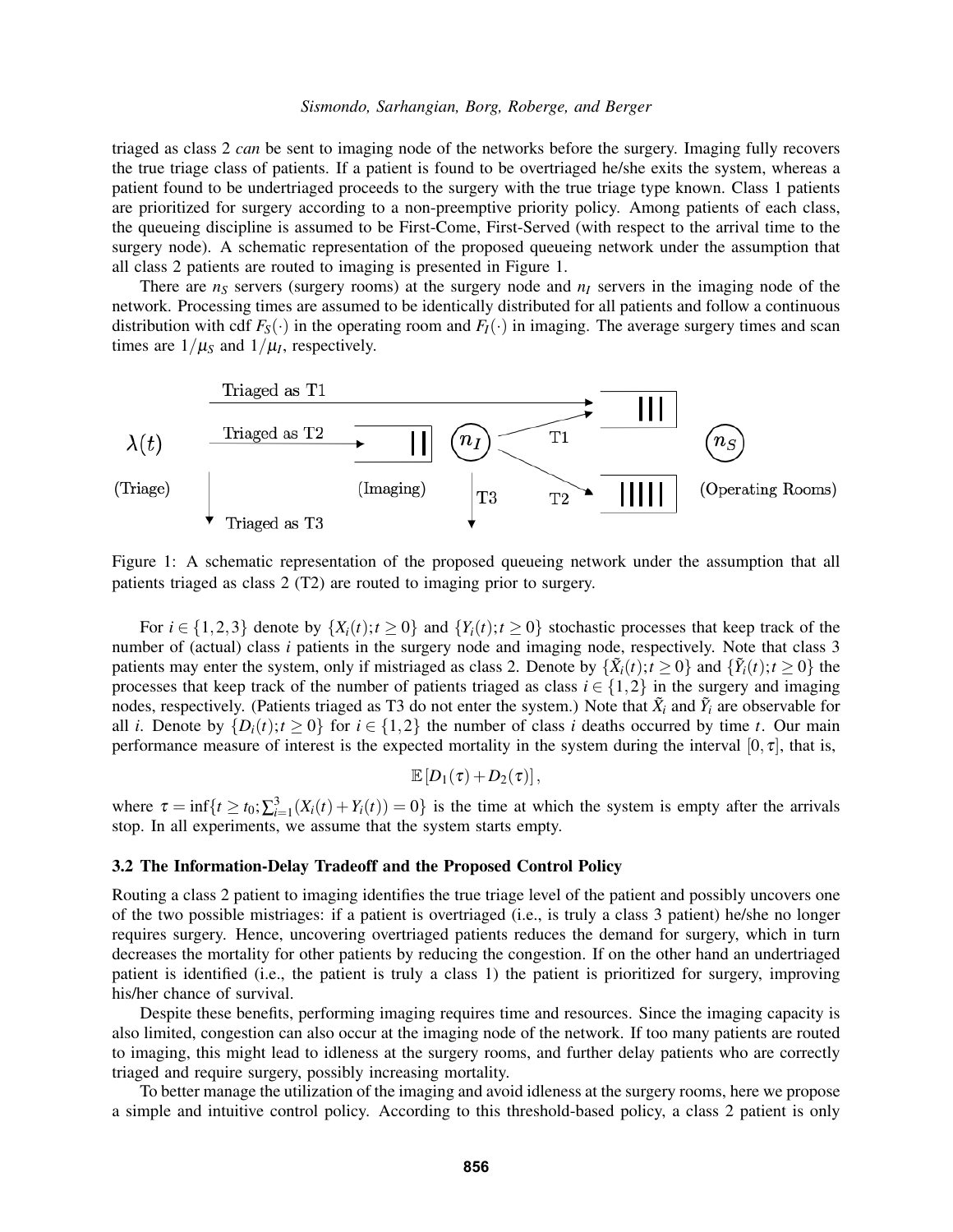sent to imaging if the number of patients waiting for surgery exceeds a fixed threshold value. Formally, under a routing policy with threshold *T*, a patient arriving at time  $t > 0$  is routed to the imaging node if and only if,

$$
\tilde{X}_1(t) + \tilde{X}_2(t) \geq T,
$$

and otherwise directly proceeds to surgery. Note that the policy only uses information on the number of patients currently waiting for or receiving surgery. Intuitively, the policy aims to send patients to imaging if the congestion at the surgery node is large enough so that with high probability the waiting time of the patient before receiving surgery exceeds the time required for the patient to receive imaging. We note that this policy is not the "optimal" policy with respect to minimizing mortality. Characterizing the structure of the optimal policy is beyond the scope of this paper and is left for future work. Our goal here is to use a simple and practical policy to illustrate the benefits and importance of carefully managing the imaging capacity and utilization during an MCI.

# 4 SIMULATION EXPERIMENTS

## <span id="page-4-0"></span>4.1 Choice of Model Parameters

In this section we discuss the calibration of the model input for the simulation experiments. We calibrate the model using information reported in the literature and in consultation with expert radiologists.

**Patient types and mistriage probabilities.** We set the triage probabilities to  $p_1 = 0.15$ ,  $p_2 = 0.33$ , and  $p_3 = 0.52$ . These values are relevant to a realistic MCI, although we note that the probabilities could vary for different MCIs. For simplicity, we assume that only class 2 patients can be mistriaged and vary the mistriage probabilities in our experiments. We note that this is a reasonable assumption since the majority of mistriages occur for T2 triage level [\(Berger et al. 2016\)](#page-9-0). According to [Frykberg \(2002\)](#page-9-9) although undertriage rarely happens, overtriage probability is typically high, e.g., ranged between 8%−80% (average 53%) in 10 bombing incidents. Hence, in our experiments we vary the overtriage probability in  $\bar{q}_2 \in [0,1]$  and the undertriage probability in  $q_2 \in [0, 0.5]$ .

Arrival process. We consider a bi-modal arrival rate that occurs over  $t_0 = 210$  minutes. Specifically, we use the arrival rate,

$$
\lambda(t) = \begin{cases}\n-a \times 10^{-4}t^2 + 9a \times 10^{-3}t, & 0 \le t \le 90, \\
0, & 90 < t \le 120, \\
-b \times 10^{-4}(t - 120)^2 + 9b \times 10^{-3}(t - 120), & 120 < t \le 210,\n\end{cases}
$$

where *a* and *b* are parameters which we will vary in our experiments to get different average arrival rates given by,

$$
\Lambda = \frac{1}{210} \left( \frac{243a}{20} + \frac{243b}{20} \right).
$$

The shape of arrival functions captures two waves of arrivals caused by the emergency transportation services going back to the scene of the incident as exemplified in [Cohen et al. \(2014\)](#page-9-1) for a real MCI. Note that for 30 minutes, the arrival rate is equal to 0 before the second wave of arrivals begin to arrive. This structure of the arrival rate will allow us to demonstrate the drawbacks of over-utilizing the imaging when capacity is scarce. We consider two values for the average arrival rates in our experiments, both corresponding to an event that last for hours and lead to overloaded servers at both the imaging and surgery nodes.

Surgery and imaging times. As reported in [Huber-Wagner et al. \(2009\)](#page-9-10) the duration of emergency surgical operations could vary significantly depending on the type of the surgery. We assumed surgery times are Log-Normal. In consultation with our collaborators, we considered an average surgery time of 60 minutes and to capture the high-variability set the standard deviation to 60 minutes as well. Further,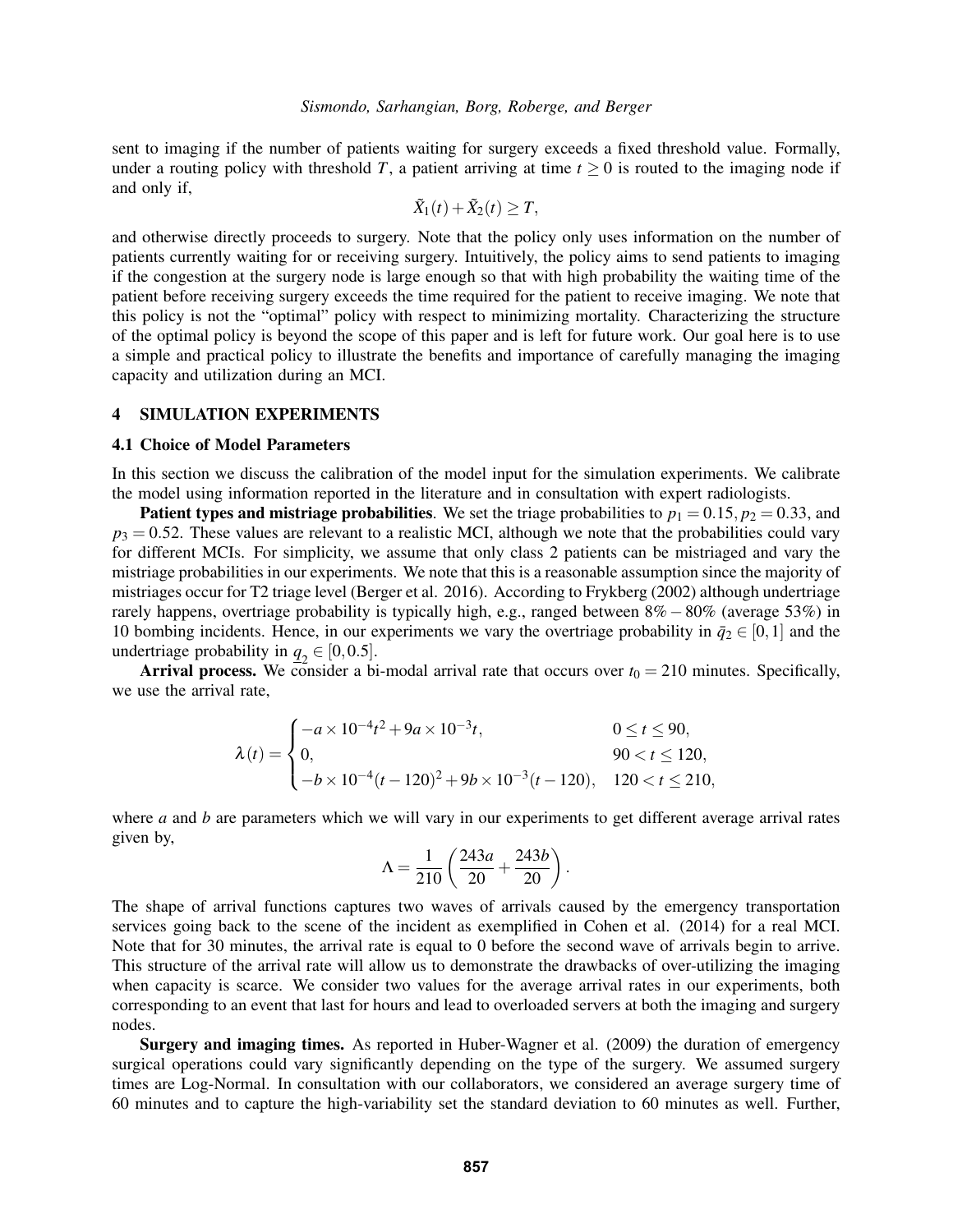we assumed that service times in the imaging node are Normally distributed with mean 20 minutes and standard deviation 3 minutes using the data reported in [Mueck et al. \(2016\)](#page-9-11) from a mid-scale exercise in preparation for MCIs.

Remaining lifetimes. We assumed that remaining lifetimes of class 1 and 2 patients follow a Weibull distribution with cdf  $G_i(t) = 1 - e^{-(t/\beta_i)^{\theta_i}}$  and class-dependent parameters. Similar to [Sun et al. \(2018\),](#page-9-4) we set the shape parameter  $\theta_i = 1.5$  for both classes and set  $\beta_i = (1/\gamma_i)/\Gamma(1+1/\theta_i)$  where  $1/\gamma_i$  is the mean remaining lifetime for class  $i \in \{1,2\}$ . In consultation with our collaborators, we assume  $1/\gamma_1 = 400$ minutes and consider two cases for  $1/\gamma_2 \in \{800, 1200\}$  in our experiments.

#### 4.2 Design of Simulation Experiments

In all experiments, we obtain the estimates by generating sample paths of the processes introduced in Section [3.1](#page-2-0) using discrete-event simulation. In our experiments, we gradually increase the number of replications until the approximate absolute error of the estimated mortality is smaller than 0.2% (see, e.g., [Nelson \(2013\)](#page-9-12) Chapter 8) or a maximum of 25,000 replications is reached. As such, the error bars in our figures (corresponding to 95% confidence intervals) are hardly visible. Finally, to reduce the simulation error, we use Common Random Numbers (CRNs) in our experiments when comparing difference scenarios.

#### <span id="page-5-0"></span>4.3 Value of Information

In this section, we conduct a set of simulation experiments to quantify the maximum value of information obtained by performing imaging. More specifically, we consider the queueing network without an imaging node (or equivalently under the policy of sending all patients triaged as class 2 directly to surgery) and compare the mortality under the following two cases: one with full information on patient types (i.e., with mistriage probabilities equal to zero) and another with fixed (non-zero) mistriage probabilities. We vary the undertriage and overtriage probabilities and estimate the expected *relative* reduction in mortality achieved under the case with full information. In doing so, we aim to understand the maximum value of using imaging in the absence of congestion and imaging times and identify parameter regimes where the benefits are high.

In Figure [2](#page-6-0) we plot the estimated values of information for varying mistriage probabilities. In the experiments, we set  $n<sub>S</sub> = 9$ ,  $1/\mu<sub>S</sub> = 60$ ,  $1/\mu<sub>I</sub> = 20$ ,  $1/\gamma<sub>I</sub> = 400$ , and consider two cases for the average arrival rate  $\Lambda \in \{0.69, 1.39\}$  and mean class 2 remaining lifetimes  $1/\gamma_2 \in \{800, 1200\}$ . In the left plot (a) we fix the undertriage probability at  $q_2 = 0$  and vary the overtriage probability in  $\bar{q}_2 \in [0, 1]$ . In the right plot, we fix the overtriage probability at  $\overline{q}_2 = 0$  and vary the undertriage probability  $q_2 \in [0, 0.5]$ .

As expected, the value of information is increasing in both mistriage probabilities. Note that the value could be very significant even for moderate mistriage probabilities. Further, observe that identifying overtriages leads to a higher relative reduction in mortality when compared to undertriages. This implies that the value of reducing the arrival rate to the surgery node (by identifying patients who do not need surgery) dominates that of better prioritization for the set of parameters considered in our experiments.

Further, observe that the relative value of information is higher in the case of the smaller average arrival rate. This is because the baseline mortality rate (no mistriage) is smaller in this case, leading to a higher relative reduction in mortality. More interestingly, we observe that the value of identifying undertriage probabilities could be considerably higher for the case with the higher average remaining lifetime of class 2 patients. This can be explained noting that prioritizing class 2 patients has a larger impact on class 1 mortality when the remaining lifetime of class 2 patients is longer.

In Figure [2,](#page-6-0) we only vary one of the mistriage probabilities and keep the other at zero. We observe however that the observations are consistent when we jointly vary both mistriage probabilities, suggesting that there is little interaction between the two effects. To illustrate this, we plot the estimates in Figure [3](#page-6-1) for varying under and overtriage probabilities and arrival rate  $\Lambda = 0.69$ . We keep the other parameters the same as in Figure [2.](#page-6-0) A lighter color corresponds to higher value of information.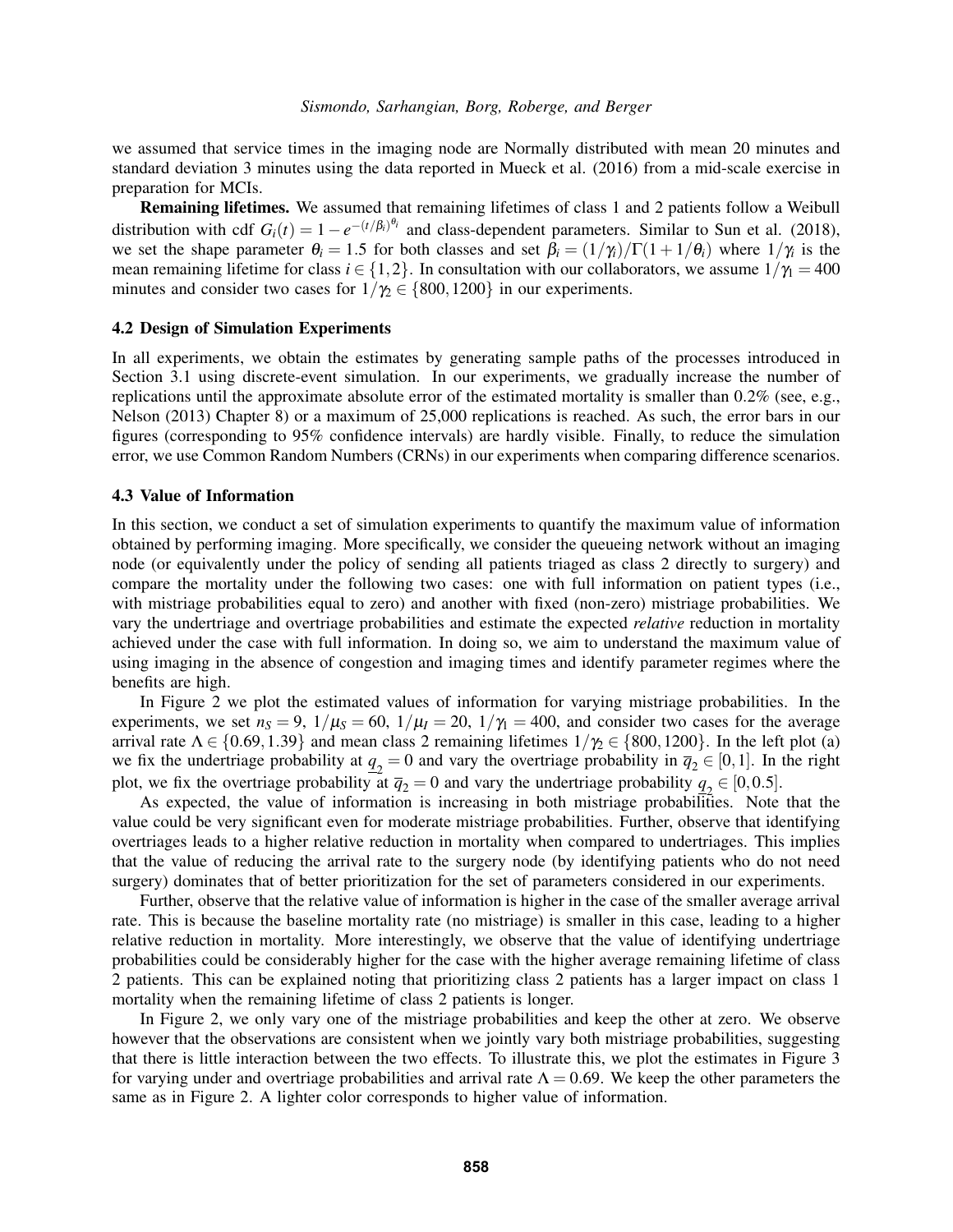<span id="page-6-0"></span>

Figure 2: Estimated expected relative reduction in mortality achieved under the full information case for varying overtriage (a) and undertriage (b) probabilities while keeping the other at zero; average arrival rates  $\Lambda \in \{0.69, 1.39\}$ ; and mean class 2 remaining lifetimes  $1/\gamma_2 \in \{800, 1200\}$ . Other parameters are set to  $n_S = 9$ ,  $1/\mu_S = 60$ ,  $1/\mu_I = 20$ ,  $1/\gamma_I = 400$ .

<span id="page-6-1"></span>

Figure 3: Heatmaps of estimated expected relative reduction in mortality achieved under the full information case for mean class 2 remaining lifetimes  $1/\gamma_2 = 800$  in (a) and  $1/\gamma_2 = 1200$  in (b). Other parameters are set to  $\Lambda = 0.69, n_S = 9, 1/\mu_S = 60, 1/\mu_I = 20, 1/\gamma_I = 400.$ 

The reductions of mortality observed in the above experiments are obtained assuming zero service times at the imaging node and hence provide upperbounds for the actual benefits obtained in the case of limited imaging capacity and non-zero processing times. In the following section, we investigate the value of imaging with finite imaging capacity and positive and uncertain processing times.

#### 4.4 Managing the Information-delay trade-off

In this section we assume that the imaging node has a finite capacity  $n<sub>I</sub>$  and that the processing times are random variables following the distribution specified in Section [4.1.](#page-4-0) In particular, the average imaging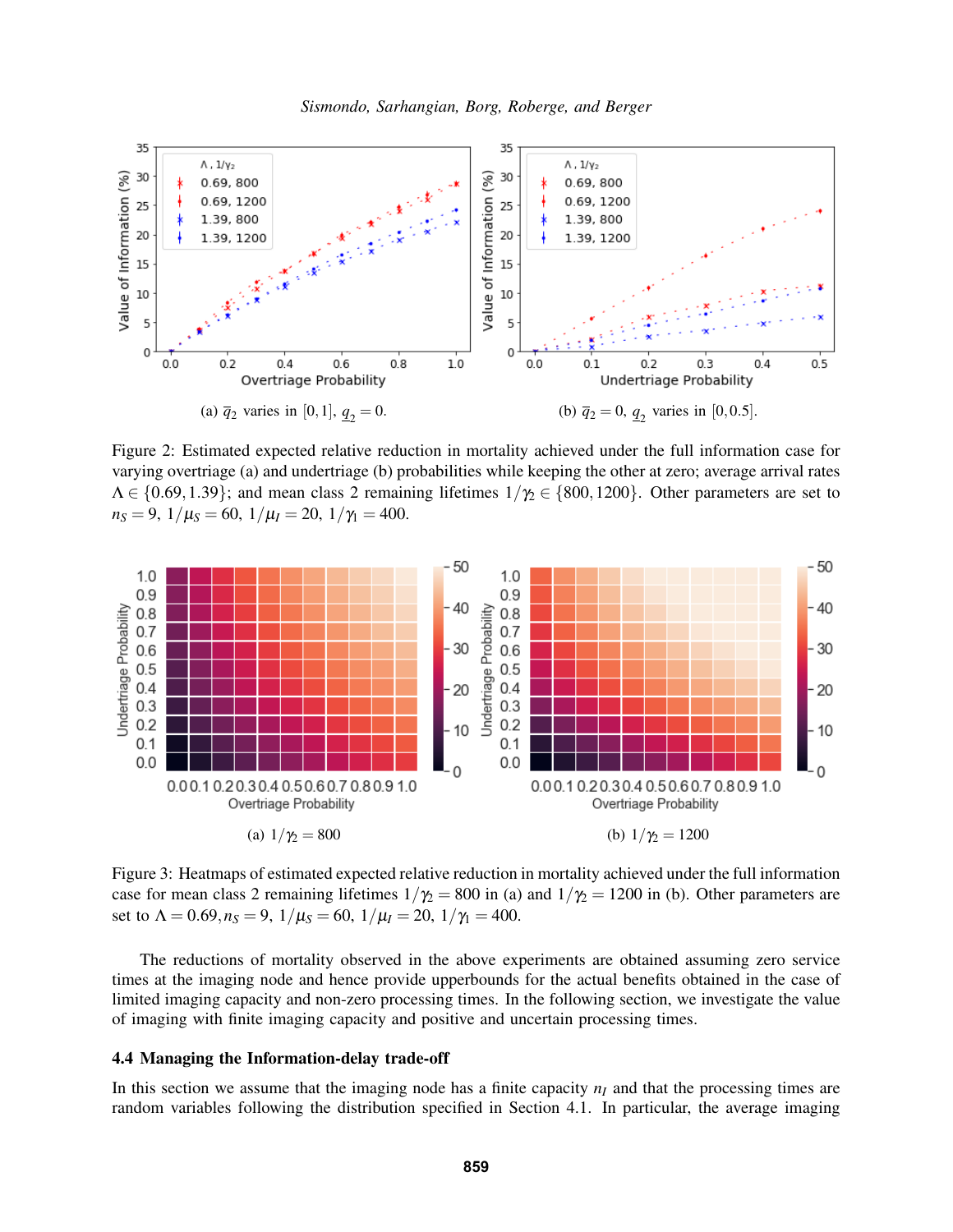time is assumed to be 20 minutes  $\mu$ <sub>I</sub> = 1/20 which is relatively shorter than average surgery time of 60 minutes  $\mu$ <sub>S</sub> = 1/60. In addition, imaging times are also less variable compared to surgery duration. This is reasonable to assume, since during an MCI imaging is done according to specific protocols aiming to standardize the process and minimize the duration [\(Mueck et al. 2016\)](#page-9-11).

We use simulation experiments to estimate the expected mortality for different levels of imaging capacity. To this end, we fix the surgery capacity at  $n<sub>S</sub> = 9$  and consider three cases for the imaging capacity  $n_1 \in \{2,3,4\}$ . Note that since  $\mu_1/\mu_s = 3$ , the three cases correspond to imaging capacity (i.e., maximum throughput) being less, equal, and above the surgery capacity, respectively. Other parameters are set to  $\bar{q}_2 = 0.4$ ,  $q_2 = 0.1$ ,  $\Lambda = 0.69$ ,  $1/\gamma_2 = 800$ . Note that from the results of Section [4.3,](#page-5-0) the mistriage probabilities correspond to a regime with high value of information.

The routing decision - whether to send class 2 patients to imaging - is made according to the policy described in Section [3.2.](#page-3-0) We vary the threshold value in the experiments. Note that when the threshold is equal to the surgery capacity, the policy is equivalent to routing class 2 patients to imaging whenever the surgery is at full capacity (i.e., all servers are busy). As the threshold increases, the utilization of the imaging node decreases and eventually converges to zero.

Figure [4](#page-7-0) presents the results. In addition to the estimates, the plots also show the expected mortality for the full information case (green line) and no imaging (red line). We observe that when the imaging capacity is large  $(n_I = 4)$  mortality is minimized at the smallest threshold value, whereby almost all patients are routed to imaging. When the imaging capacity is smaller, however, routing a smaller fraction of class 2 patients to imaging (i.e., higher threshold value) could lead to lower mortality. In the case of only 2 servers in the imaging node  $(n<sub>I</sub> = 2)$ , routing all patients to imaging leads to higher mortality even compared to the scenario of performing no imaging at all. Nevertheless, using a large enough threshold value - which only sends patients to imaging when the surgery node is congested enough - leads to a significant reduction of mortality (from 18% to 15%) compared to no imaging.

<span id="page-7-0"></span>

Figure 4: Estimated expected mortality under different imaging capacity levels and varying threshold values. Other parameters are set to  $\bar{q}_2 = 0.4$ ,  $\bar{q}_2 = 0.1$ ,  $\Lambda = 0.69$ ,  $1/\gamma_2 = 800$ , and  $n_S = 9$ . The horizontal lines correspond to estimates of the expected mortality under full information (green) and no imaging (red).

The above observation can be explained noting that with limited CT capacity, routing too many class 2 patients to imaging may turn the imaging into the bottleneck capacity, leading to idleness at the surgery node. This can in particular occur with a time-varying arrival rate with periods of time when arrival rates are decreasing or are equal to zero as in our experiments.

To further illustrate the above observation, in Figure [5](#page-8-1) we plot the average sample paths of the total number of patients in the surgery and imaging nodes of the network for the case with  $n<sub>I</sub> = 2$ . More specifically, the plots are estimates of  $\mathbb{E}[X_1(t) + X_2(t) + X_3(t)]$  and  $\mathbb{E}[Y_1(t) + Y_2(t) + Y_3(t)]$  in time for two cases; (a) the case with threshold equal to 9 and (b) the case with threshold equal to 30 which results in the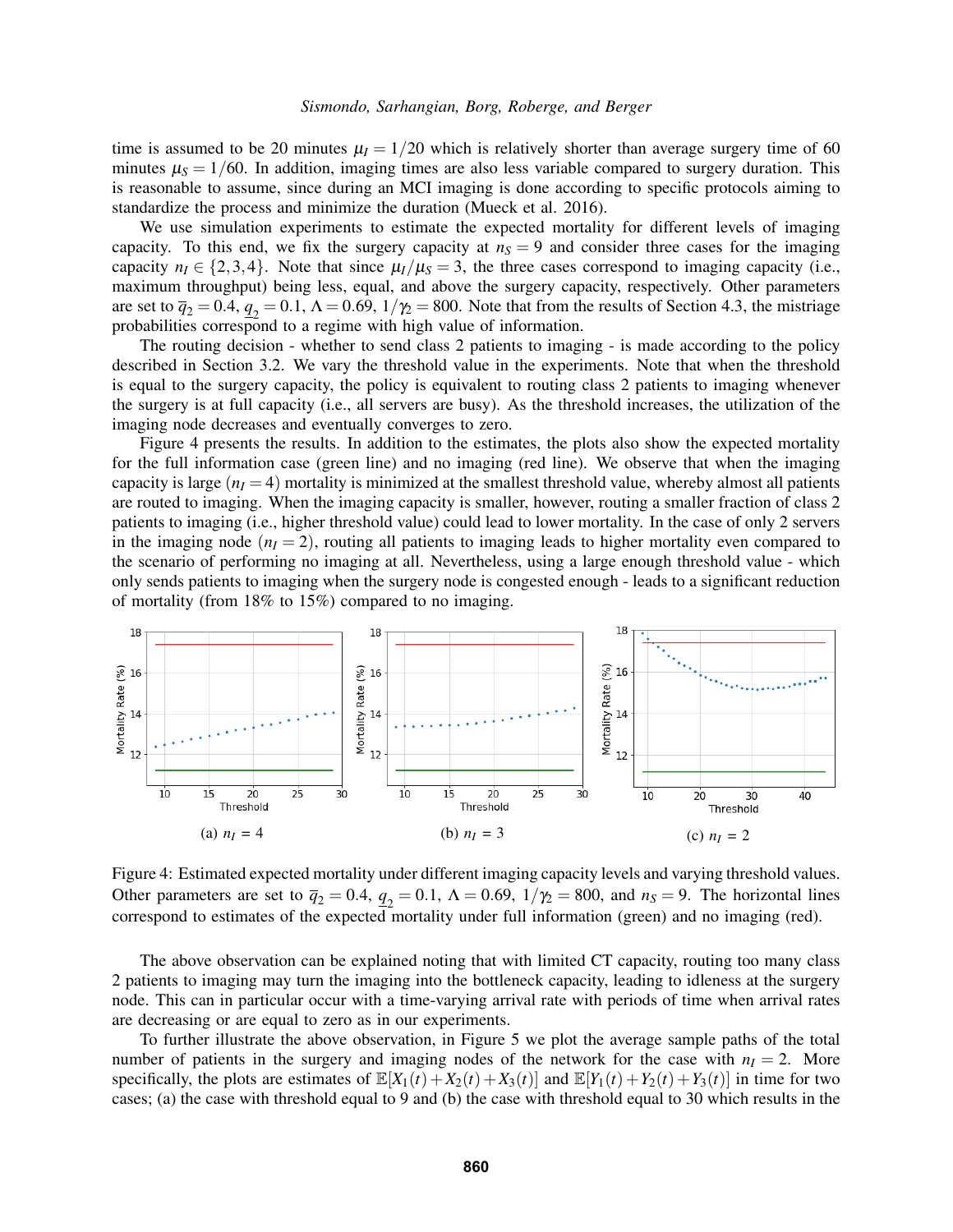lowest mortality rate. Observe that in case (a) the imaging (CT) queue can be very long whereas the surgery (OR) queue remains low. In addition, as the arrival rates start going down (before the arrival of the second wave, and at the end of the horizon) idleness is incurred in the surgery node (i.e., patients are waiting in CT whereas surgery capacity is idle). In this case, many patients who do need surgery are delayed in the imaging node overall leading to higher mortality than performing no imaging at all. In contrast, in case (b) no idleness is incurred as the arrival rate goes down. In this case, both the imaging and surgery maintain full utilization and incur no idleness, except the end of the horizon as the system starts emptying.

<span id="page-8-1"></span>

Figure 5: Estimated expected number of patients in the surgery (OR) and imaging (CT) nodes in time (for the first 350 time units) for a system with  $\bar{q}_2 = 0.4$ ,  $\bar{q}_2 = 0.1$ ,  $\Lambda = 0.69$ ,  $1/\gamma_2 = 800$ ,  $n_S = 9$ ,  $n_I = 2$ , and two threshold values.

## <span id="page-8-0"></span>5 DISCUSSION AND FUTURE WORK

We propose a queueing network model of the ED during an MCI and use simulation experiments to quantify the value of identifying mistriaged patients through imaging. Imaging can correctly identify the triage level but takes a non-negligible time and the imaging capacity is also limited. Our main observations are as follows: (1) identifying mistriaged patients can significantly reduce the mortality rate, even for moderate (realistic) mistriage probabilities. In particular, identifying overtriaged patients can significantly reduce the surgery waiting time for real class 2 patients (and hence their mortality rates) by eliminating the need for surgery for patients who do not need it. (2) When the capacity of imaging is scarce, one needs to carefully manage the information-delay tradeoff that arises when deciding whether to send a patient to imaging before surgery or not. In particular, over-utilization of imaging can lead to idleness in the surgery and inflate the waiting time of patients who actually do need surgery. When this tradeoff is properly taken into account, using imaging can significantly reduce the mortality rate compared to the case of performing no imaging at all.

Our model clearly stylizes the operations of the ED during an MCI and we make certain modeling assumptions that may not hold in reality. For example, we assume that only T2 patients are subject to mistriage, whereas other types of mistriages do occur in reality. We assumed surgery times do not depend on the triage level and assumed fixed capacity (in time) for both imaging and surgery. Nevertheless, our experiments using other parametric assumptions, inputs and more detailed modeling of the processes confirm that the high-level observations from the model are fairly robust, although the quantitative values can change. Our proposed control policy assumes a strict rule for routing patients to imaging based on the congestion in the system. While this may not be practical in a real MCI setting, we believe that the qualitative message is still relevant: when routing a patient to imaging one should take its limited capacity into account and be cautious of possible idleness in the surgery rooms.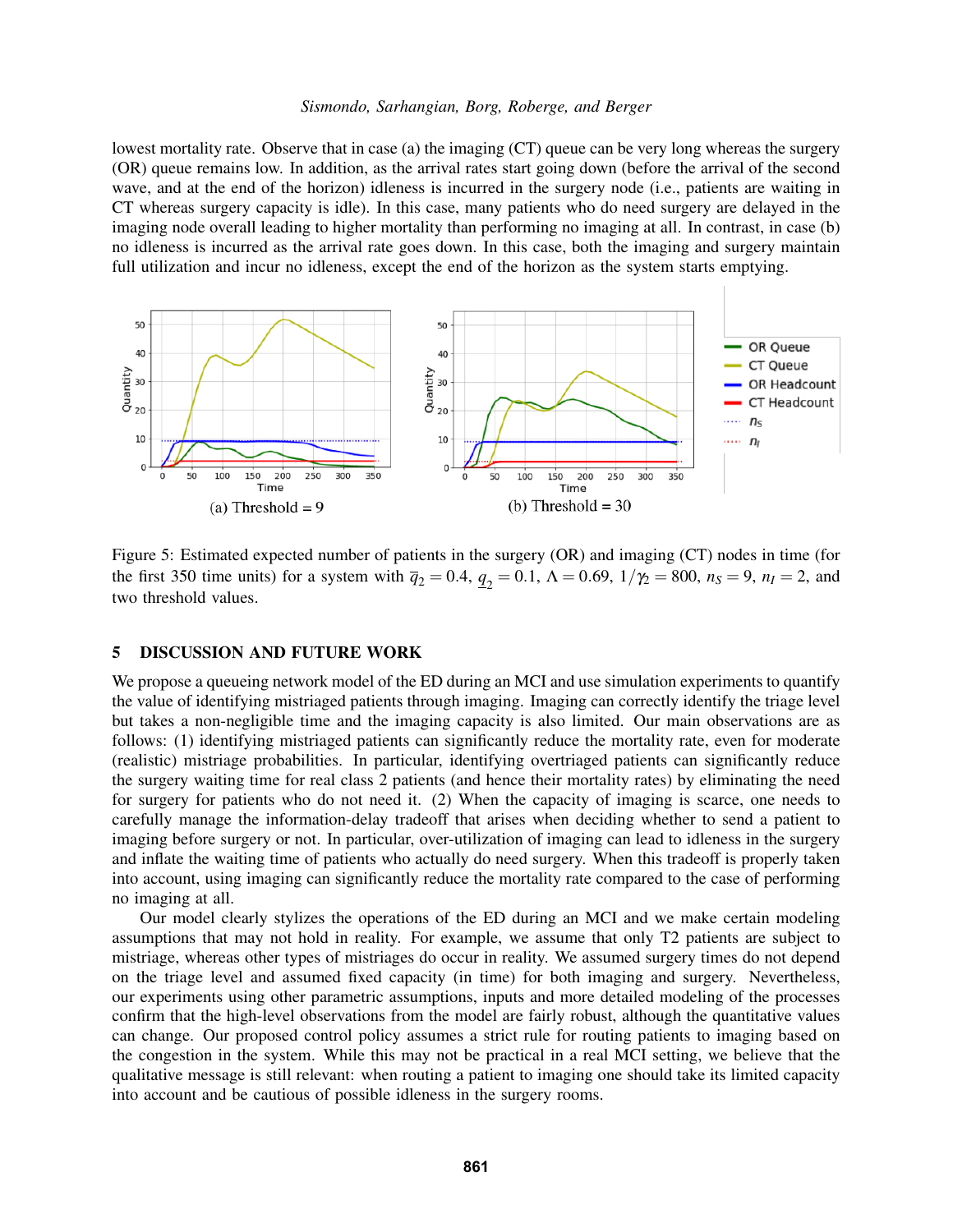Our work can be extended in various practical and technical directions in the future. One important direction is to quantify and compare the value of other imaging procedures (e.g., X-ray) in the presence of congestion effects. Different imaging procedures provide different levels of information and vary in terms of the required resources and duration. Further, here we focus on a simple threshold policy to illustrate the importance of managing imaging capacity. As discussed, this policy is sub-optimal and can be improved by taking other state and arrival information into account. In doing so, however, one needs to take the practicality of the policy in mind, which is paramount in a MCI setting. Finally, in this work we rely on simulation experiments to obtain our results. Fluid models, which capture the transient dynamics of the system well, can provide accurate approximations as well as additional insights as in [Cohen et al. \(2014\).](#page-9-1) In our model, the presence of mistriaged patients complicates the dynamics of the system and requires carrying more information. Developing tractable fluid approximations for our model is left for future work.

## ACKNOWLEDGMENTS

We would like to thank the participants and organizers of the simulation workshop at the 2018 annual meeting of the American Society of Emergency Radiology (ASER). In particular, we are grateful to Ronald Bilow, Richard Bradley, Brandi Hicks, and Faisal Khosa.

### **REFERENCES**

- <span id="page-9-8"></span>Alizamir, S., F. De Véricourt, and P. Sun. 2013. "Diagnostic Accuracy Under Congestion". *Management Science* 59(1):157–171.
- <span id="page-9-5"></span>Argon, N. T., and S. Ziya. 2009. "Priority Assignment Under Imperfect Information on Customer Type Identities". *Manufacturing & Service Operations Management* 11(4):674–693.
- <span id="page-9-3"></span>Argon, N. T., S. Ziya, and R. Righter. 2008. "Scheduling Impatient Jobs in a Clearing System with Insights on Patient Triage in Mass Casualty Incidents". *Probability in the Engineering and Informational Sciences* 22(3):301–332.
- <span id="page-9-0"></span>Berger, F. H., M. Körner, M. P. Bernstein, A. D. Sodickson, L. F. Beenen, P. D. McLaughlin, D. R. Kool, and R. M. Bilow. 2016. "Emergency Imaging After a Mass Casualty Incident: Role of the Radiology Department During Training for and Activation of a Disaster Management Plan". *The British Journal of Radiology* 89(1061):20150984.
- <span id="page-9-1"></span>Cohen, I., A. Mandelbaum, and N. Zychlinski. 2014. "Minimizing Mortality in a Mass Casualty Event: Fluid Networks in Support of Modeling and Staffing". *IIE Transactions* 46(7):728–741.
- <span id="page-9-9"></span>Frykberg, E. R. 2002. "Medical Management of Disasters and Mass Casualties From Terrorist Bombings: How Can We Cope?". *The Journal of Trauma* 53:201–212.
- <span id="page-9-10"></span>Huber-Wagner, S., R. Lefering, M. Kay, J. Stegmaier, P. Khalil, A. Paul, P. Biberthaler, W. Mutschler, K.-G. Kanz, and the Working Group on Polytrauma (NIS) of the German Trauma Society (DGU). 2009. "Duration and Predictors of Emergency Surgical Operations-basis for Medical Management of Mass Casualty Incidents". *European Journal of Medical Research* 14(12):532–540.
- <span id="page-9-6"></span>Hupert, N., E. Hollingsworth, and W. Xiong. 2007. "Is Overtriage Associated with Increased Mortality? Insights from a Simulation Model of Mass Casualty Trauma Care". *Disaster Medicine and Public Health Preparedness* 1(S1):S14–S24.

<span id="page-9-7"></span>Levi, R., T. Magnanti, and Y. Shaposhnik. 2019. "Scheduling with Testing". *Management Science* 65(2):776–793.

<span id="page-9-11"></span>Mueck, F. G., K. Wirth, M. Muggenthaler, U. Kreimeier, L. Geyer, K.-G. Kanz, U. Linsenmaier, and S. Wirth. 2016. "Radiological Mass Casualty Incident (MCI) Workflow Analysis: Single-Centre Data of a Mid-Scale Exercise". *The British Journal of Radiology* 89(1061):20150918.

<span id="page-9-12"></span>Nelson, B. 2013. *Foundations and Methods of Stochastic Simulation: a First Course*. New York: Springer US.

- <span id="page-9-4"></span>Sun, Z., N. T. Argon, and S. Ziya. 2018. "Patient Triage and Prioritization Under Austere Conditions". *Management Science* 64(10):4471–4489.
- <span id="page-9-2"></span>Yom-Tov, G. B., and A. Mandelbaum. 2014. "Erlang-R: A Time-Varying Queue with Reentrant Customers, in Support of Healthcare Staffing". *Manufacturing & Service Operations Management* 16(2):283–299.

## AUTHOR BIOGRAPHIES

JOSEPH SISMONDO is a senior undergraduate student in Industrial Engineering at the University of Toronto. His research interests include simulation and data analytics, with a focus on applications in healthcare and electoral politics. His email address is [joe.sismondo@gmail.com.](mailto://joe.sismondo@gmail.com)